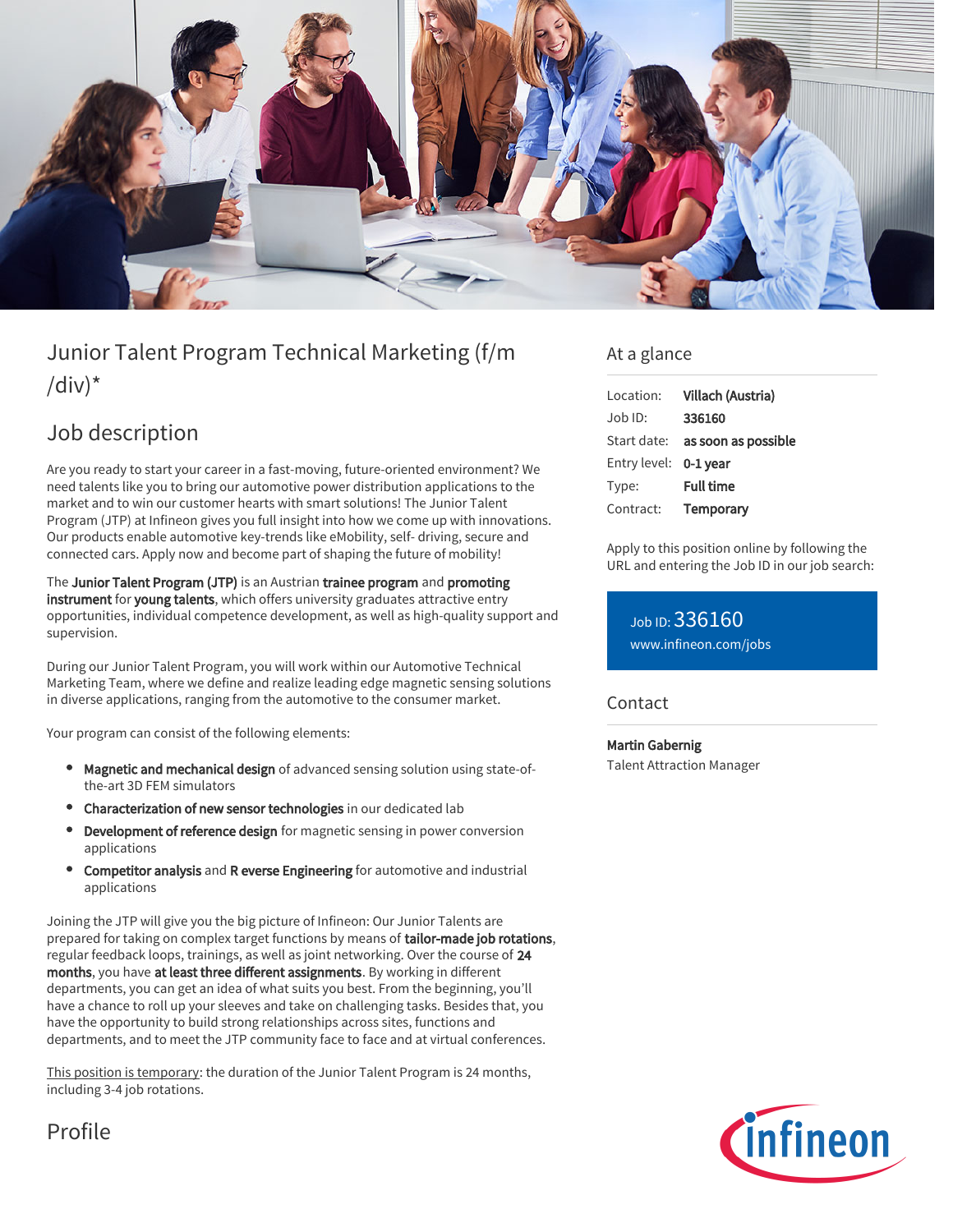You are curious and interested in a broad range of topics. You don't expect things to be handed to you on a silver platter. You love change – which is guaranteed in the semiconductor industry. You are pragmatic and analytic, because we need both at Infineon. Standing still is not your thing. You find inspiration in teamwork, collaborating with your colleagues on the big picture.

You are best equipped for this taks if you have:

- A degree (Master) in Electrical Engineering / Mechatronics / Physics or comparable
- Solid knowledge of most common programming language (C / Python)
- Knowledge of basic electronics, microcontroller and FPGA programming (as an advantage)
- **First experience** with (as an advantage):
	- **mainstream simulation tools**, like Matlab and Ansys
	- hardware, like PCB design or common development platforms, such as Arduino
	- design or test of mechatronics systems
- **Fluent English skills**, German as a plus

### If this is you, then we want to make it easy for you to apply:

All we need is your CV and your relevant certificates, such as your final university degree or your most recent university transcripts. Tell us more about your motivation for applying in a short cover letter. Convince us with your personality, special skills and experiences.

This position is subject to the collective agreement for workers and employees in the electrical and electronics industry, employment group G (https://www.feei.at /leistungen/informations-service/mindestlohne-und-gehalter-2020). A higher payment is negotiable depending on your expertise and skills.

## **Benefits**

• Villach: Coaching, mentoring networking possibilities; Wide range of training offers & planning of career development; International assignments; Different career paths: Project Management, Technical Ladder, Management & Individual Contributor; Flexible working conditions; Home office options; Part-time work possible (also during parental leave); Sabbatical; Child care in Villach & Klagenfurt; On-site social counselling and works doctor; Health promotion programs; On-site canteen; Private insurance offers; Wage payment in case of sick leave; Corporate pension benefits; Flexible transition into retirement; Performance bonus; Accessibility, access for wheelchairs

## Why Us

### Part of your life. Part of tomorrow.

We make life easier, safer and greener – with technology that achieves more, consumes less and is accessible to everyone. Microelectronics from Infineon is the key to a better future. Efficient use of energy, environmentally-friendly mobility and security in a connected world – we solve some of the most critical challenges that our society faces while taking a conscientious approach to the use of natural resources.

#### – Automotive (ATV) shapes the future of mobility with micro-electronics enabling clean, safe and smart cars –

Our semiconductors are essential for supporting the automotive megatrends: electromobility, automated driving, connectivity, and advanced security. They link the